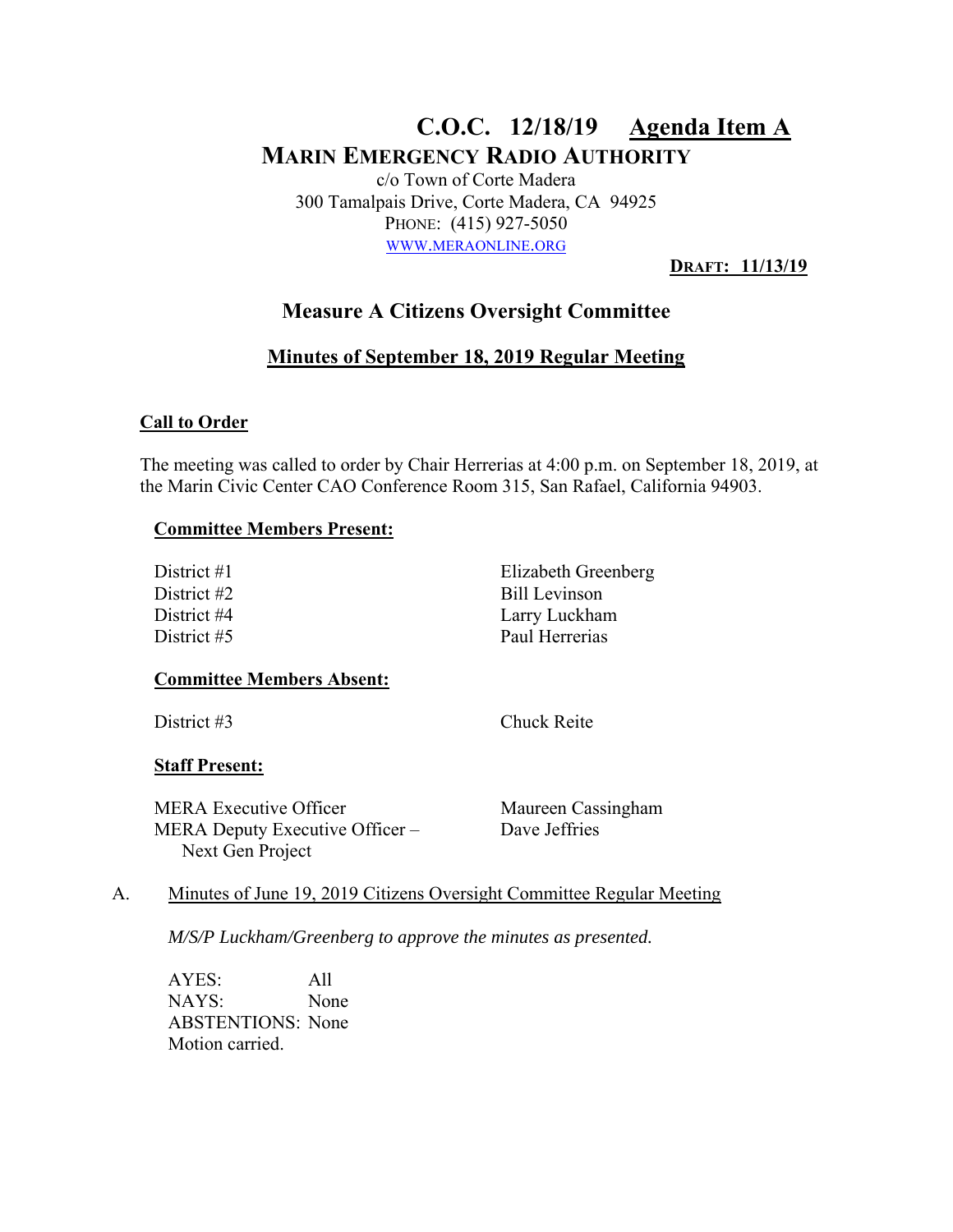#### B. Update on Status of Next Gen System Project and Budget (Jeffries)

- Project Motorola-Change Order #8: Multi-Protocol Label Switching (MPLS) for the Microwave Network
- Project Schedule
- CEQA Process Update
- Media Updates

Jeffries reported on the status of Change Order #8, noting this has been to the Next Gen Project Oversight Committee (NGPOC) twice for review. The NGPOC Committee has recommended acquiring MPLS and supports Governing Board approval of Options 1 and 4A. The MERA Finance Committee (FC) has determined that the Next Gen Project Budget can fund either Option. Both Committees recommendations will go to the Governing Board on September 25. The difference between the two Options is whether MERA acquires the MPLS Service Upgrade Agreement (SUA) now or retains those funds and acquires that support later.

In response to Levinson, Jeffries explained the difference between the Layer 2 technology currently in the base contract and Layer 3 MPLS. Layer 2 is essentially one pipe for all data to flow through. Layer 3 has many hoses in the pipe to keep different types of data separate. If there is a problem with one data stream on Layer 3, it will not impact the others.

Jeffries noted in the original Motorola Contract, the network was to be refreshed twice. Option costs are proposed to be reduced with one refresh for a savings of \$413K, which helps defray the costs of moving to MPLS. Option 1 cost is \$1.3M, including the SUA and Option 4A is \$90K. Without the SUA, there is some risk. The MERA Operations Officer has evaluated other service options and vendors and determined Motorola will provide the best support service for the best price.

In response to Herrerias, Jeffries clarified that the reduction to one network refresh will save \$413K, which will offset MPLS costs. He added that the value and timing of an MPLS SUA is still under discussion. Having an SUA at a locked in price now is safer but Budget impacts are a factor. Herrerias also asked about the media reference to Next Gen as a \$40M Project, yet the Project Budget is \$67M. Jeffries said Measure A generates about \$72M over 20 years for Project Implementation, financing costs and future system needs.

Greenberg asked about the proposed upgrade to MPLS from Layer 2. Jeffries clarified that acquisitions of MPLS technology is supported by the NGPOC but discussion is ongoing over the SUA. Greenberg said she supported the addition of the SUA, realizing this is a financial decision as well.

Levinson asked if the proposed refresh savings should be linked or considered separately when deciding about MPLS in the best interests of the Project. He expressed concern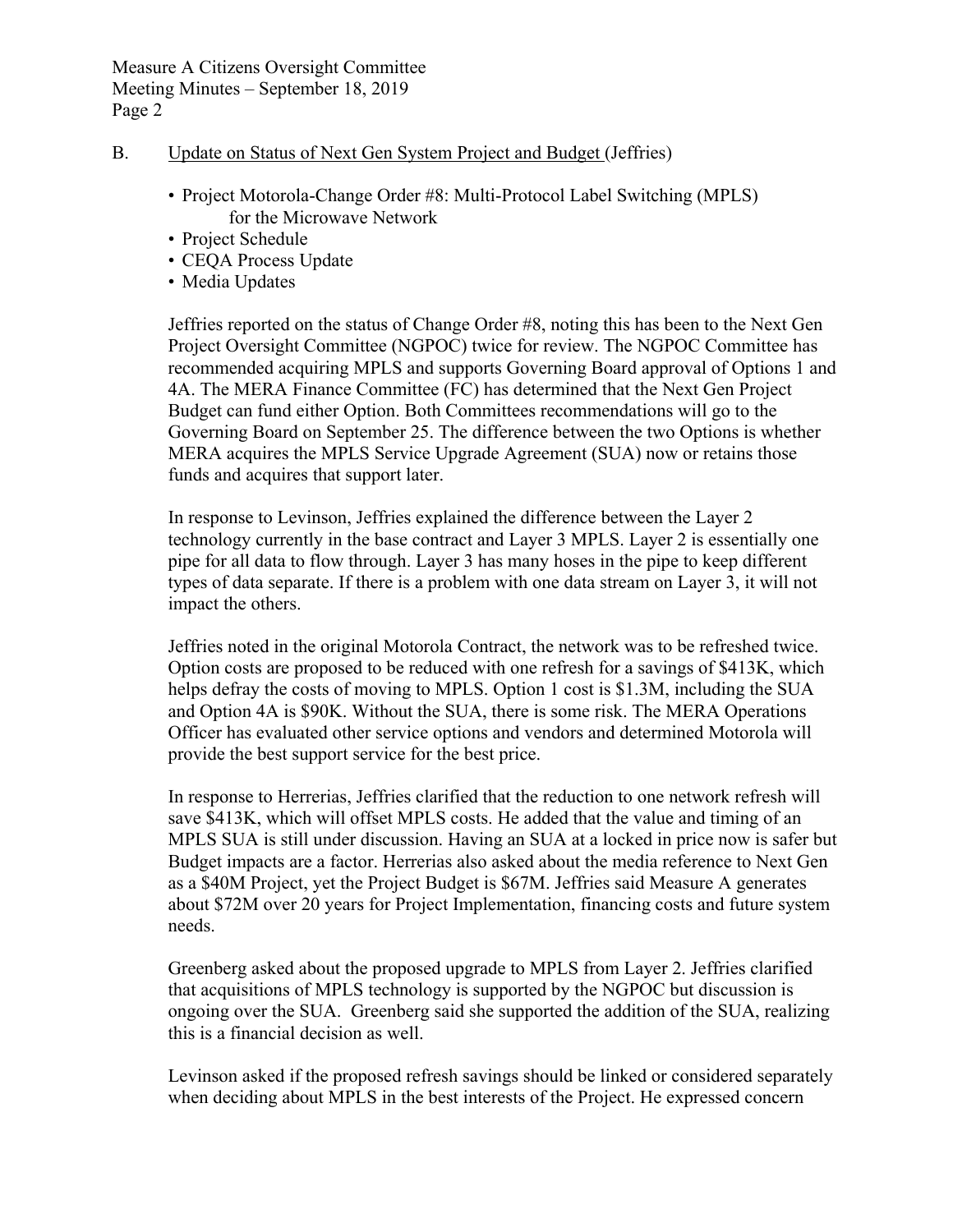> over reducing refreshes to support the MPLS acquisition. Luckham asked for clarification about the network refresh. Jeffries said there were two microwave refreshes in the Motorola Base Contract to refresh and replace equipment as needed. Reducing the number of refreshes reduces the cost of MPLS. He noticed the current System has never been refreshed, which was the basis for believing one refresh was sufficient.

Levinson asked if it was important enough for 2 refreshes to be included in the Base Motorola Contract, why are we now considering only one. In response to Levinson that these are 2 separate issues, Jeffries said going to one refresh is how the cost of MPLS is defrayed. If this is not done, MPLS Option costs go up by \$413K. Luckham said the Microwave refresh experience with the current System should be taken into account. After an initial system burn-in period, the hardware is dependable forever. Therefore, he is not concerned about going to a single refresh unless our experience with the current Microwave System would suggest this is a mistake. Jeffries confirmed DPW's microwave experience to date gives them comfort in reducing the refreshes.

Herrerias said, based on the background on this provided by Jeffries, these matters have been thoroughly vetted and handled appropriately. Jeffries added that Change Orders (COs) have also been evaluated based on return on investment. The feeling is going to MPLS is a positive enhancement to the Next Gen System. The SUA is being evaluated more from a fiscal impact perspective. Luckham said MPLS has positive operational impacts, noting other considerations are primarily budgetary. Reducing refreshes, if something goes wrong, will have a future out-of-pocket fiscal impact.

Herrerias asked about the difference between the \$9M SUA and the MPLS SUA. Jeffries said the former is for the base system and the latter is for the MPLS Layer 3. Herrerias requested clarification on MPLS Option costs. Jeffries said Option 4A cost for MPLS only would be \$90K but without the refresh it would be \$500K. Option 1 with the SUA would cost \$1.3M but \$1.8M without the refresh. The SUA covers Years 4 through 15. He added Years 1 through 3 are covered by warranty. The MPLS SUA would run concurrently with the base system SUA from Year 4 through 15.

In response to Herrerias, Jeffries said, like the current System, which is 20+ years old, Next Gen should likely have the same longevity given the SUA support through Year 15. He noted funding from the 20-year Measure A Parcel Tax will permit system enhancements throughout the system's useful life. Greenberg said there will also be technological changes along the way to address additional data transportation. Jeffries added new technologies may not give us what MERA wants or needs along the way. MERA's first priority is voice communications, and data may be added if it becomes a priority.

Jeffries addressed Project Schedule, which will come into focus after CEQA and the litigation period is concluded. At that point, Project milestones and cash flows will be more accurately identified. Cutover is the key date. Regarding the CEQA process, the draft Subsequent Environmental Impact Report (SEIR) was released on September 6.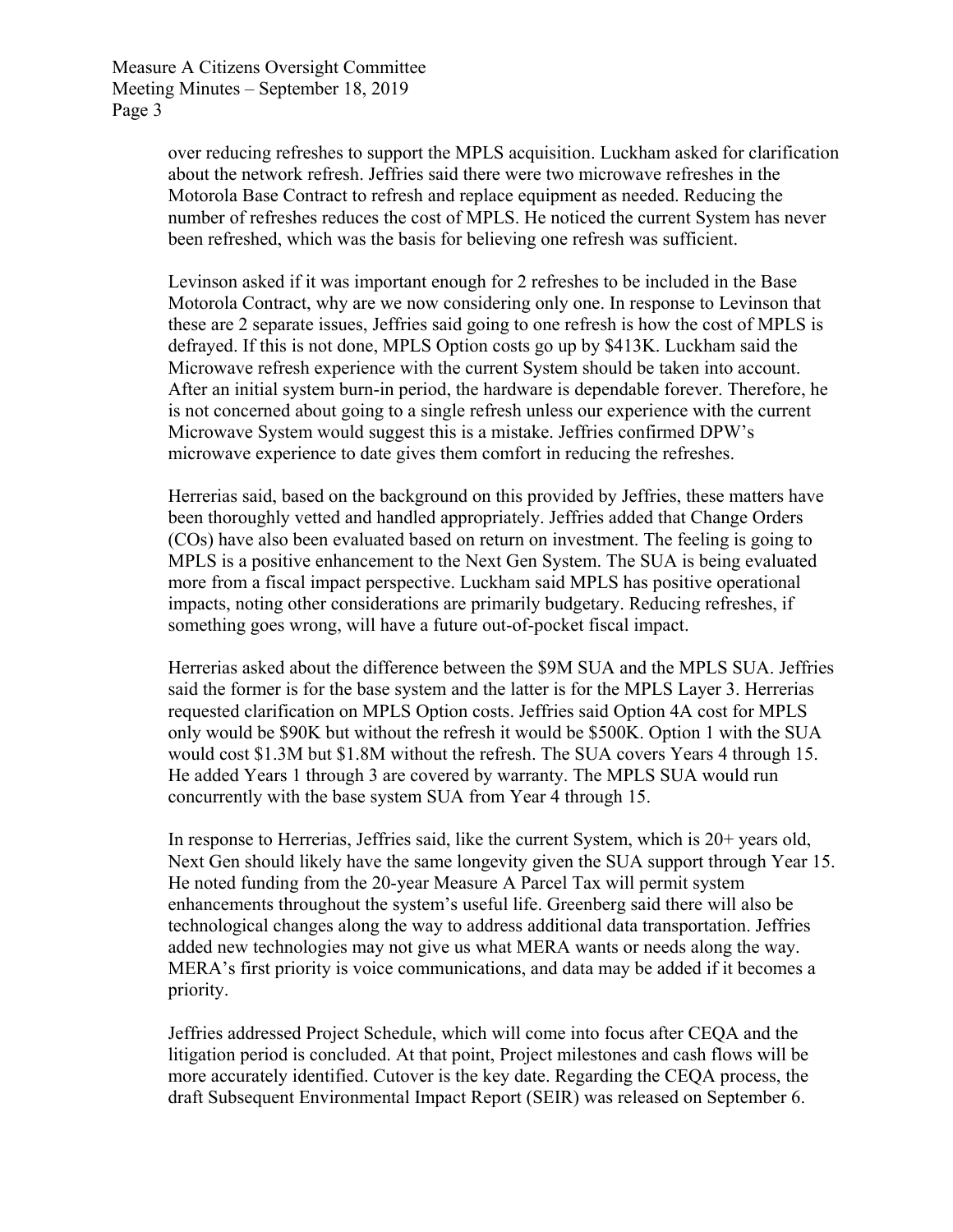> Formal notices to the parties were sent along with issuance of a MERA Newsletter announcing this. He distributed 2 media articles from the IJ and Pt. Reyes Light on the SEIR. Comments on the IJ article were included in his handouts. There were 7 commenters and 12 comments to date. He confirmed there are no written comments at this time. A Public Hearing to receive public comments is scheduled for October 10.

Jeffries recapped the Project Budget, noting minor changes from the last version presented. Expenditures are through 6-30-19. Marin County's \$2M Firefighters Assistance Grant, which was just awarded, may have a positive budgetary impact in that it will pay for Fire Tri-Band Radio upgrades. MERA pays for Dual Band Radios and agencies wanting Tri-Bands must pay the difference. Some grant funds may be used to buy the "entire" radios which would reduce Next Gen Project equipment costs. This will be factored into future Budget iterations once savings are identified. Luckham said Tri-Bands would be a big benefit to the Fire agencies.

Cassingham said the SEIR has been posted on the County's website and MERA's website features a link to it. She reiterated the October 10 Public Hearing date is at 6 p.m. in MCC Room 330. The comment period ends on October 21. She said this hearing is a special meeting of the MERA Governing Board. Jeffries said the Hearing is for verbal comments. Greenberg asked about COC interaction with the Media. Cassingham noted this is covered by the Committee's Bylaws but they are free to comment as members of the public.

#### C. Review of Funds 70038 and 70039 – Next Gen Project Revenues and Expenditures

- FY18-19: June 19, 2019 September 11, 2019
- FY19-20: July 1, 2019 September 11, 2019

Cassingham noted the books for FY18-19 have not been closed so there may be some posting adjustments thereafter. She added the Town of Corte Madera, effective July 1, is now providing MERA with Financial Support Services. She reported that during the CEQA process, expenditures have occurred within the usual account codes for both Funds, including Contract Services, Financial/Administrative Services, Website, Legal, and Next Gen Implementation Capital Outlay for County staff, Environmental Consultants, Federal Engineering and other contractors. She presented expenditure invoice hard copies for both Funds for Committee review. Specifically, those invoices are from vendors RGS, NBS, Marinfo and Town of Corte Madera. Once more activity occurs with Next Gen Implementation, there will be more invoices to review. Jeffries cited the next Motorola 10% payment milestone will occur in Q1 2020, followed by the 45% Fixed Equipment milestone.

Herrerias mentioned the transfer activity in and out of the Funds. Cassingham said these were Parcel Tax transfers, from the County to the Trustee and the Trustee to MERA. She noted the additional interest income from the Bayern LB Guaranteed Investment Contract (GIC) over the 1% earned with the Nataxis GIC. We are averaging about \$75,000 per